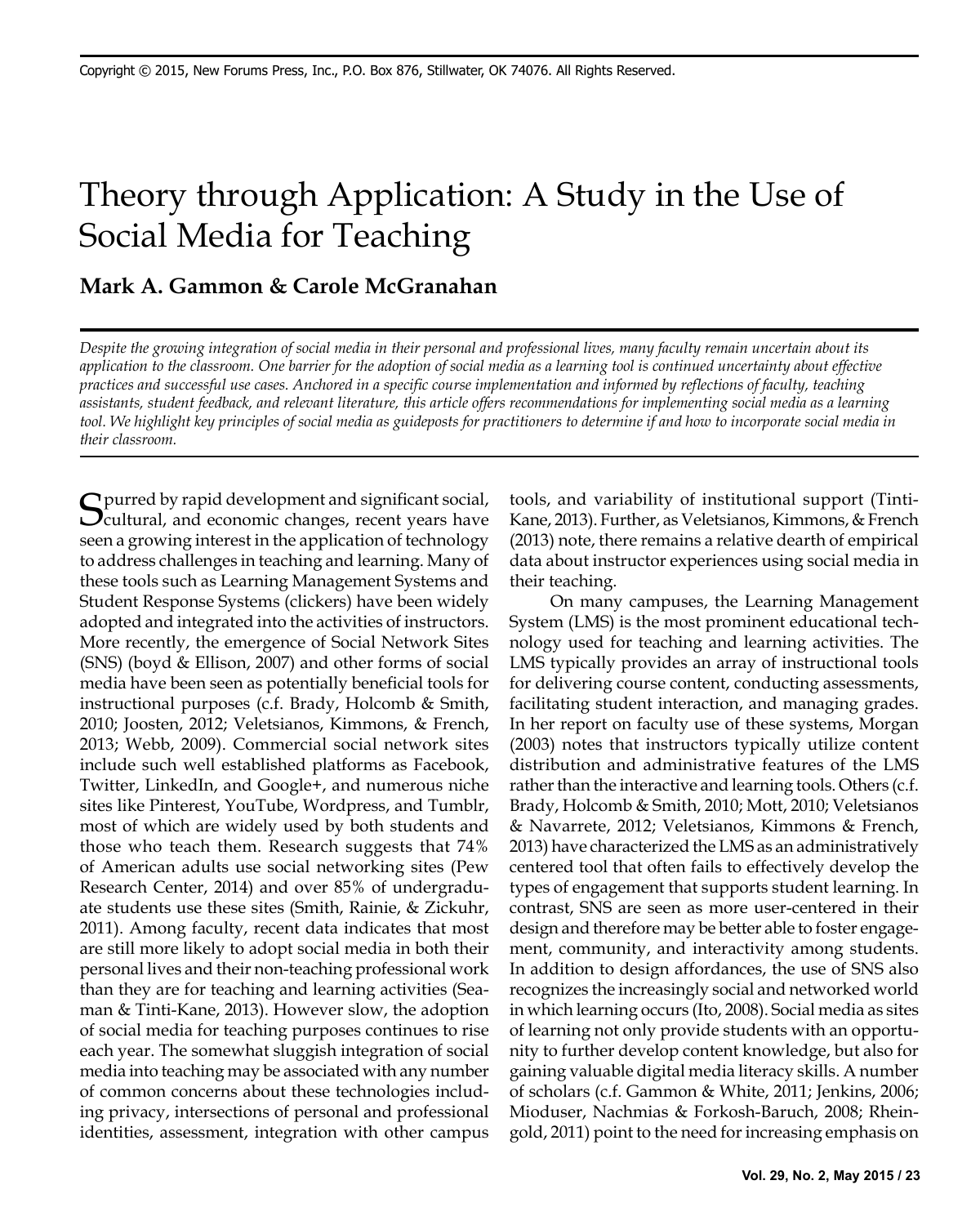digital media literacies and the focused attention that educators should give to cultivating these skills among their students. As Siemens (2004) argues about today's environment, "we need to act by drawing information outside of our primary knowledge. The ability to synthesize and recognize connections and patterns is a valuable skill" (p. 2). Social media tools can present learners with an opportunity both to interact with content knowledge and to build valuable competencies needed to engage in contemporary life.

This article approaches social media use in the classroom as an emergent activity. Our perspective is informed by the integration of social media in an undergraduate Introduction to Cultural Anthropology course at a large state research university. The development and introduction of social media in this course was first initiated in 2010 as part of a new pedagogical strategy for teaching social theory to undergraduate students. Would using social media create an external learning environment in which students would better understand theory through application and discussion? A similar approach to the integration of social media in the course was also used in 2013 and fall 2014. This multi-year deployment has provided both historical observations and reflection as well as points for comparison and contrast in the use of social media across these courses.

The article is informed by three key sources of data: 1) informal observations and reflections of the course instructor (Carole McGranahan), 2) interviews with three of the course teaching assistants, and 3) a survey of students in the fall 2014 theory course (see Appendix 1). Anchored by the course implementations and situated in the experience of faculty, teaching assistants, student feedback, and relevant literature, we emphasize a pedagogically driven approach to the adoption of social media in the classroom. By highlighting key principles and practices of social media as guideposts, we hope to help other practitioners to determine if and how they may want to incorporate social media in their courses. Finally, grounded in the applied use of the theory blog assignment, we offer recommendations for effectively implementing social media in the classroom.

### Theory Blog Assignment – Observations and Reflections<sup>1</sup>

 How do we teach social theory to beginning undergraduates so that they will learn and retain the material? This theory blog assignment began with a specific pedagogical problem: teaching the foundations

of anthropological theory to undergraduates in a large introductory lecture course. The faculty expectation was that this course provided students the foundations for upper-division undergraduate classes in the major, such that a professor could presume that juniors and seniors taking advanced classes were familiar with basic theoretical concepts. Over time, however, faculty realized this was not the case. When asked in an upper-division course, for example, to provide a symbolic or poststructuralist analysis of a specific cultural practice, students often could not do it. Knowledge that professors wanted students to use and apply at the upper-division level was not being learned in introductory courses in ways students retained. After several years of being frustrated at having to re-teach, rather than reinforce, introductory social theory to junior and senior majors, Professor Carole McGranahan decided to rethink how she taught social theory in the introductory course. Could social media be of pedagogical use here? The answer was yes.

Professor McGranahan had already experimented with social media—Facebook and Twitter—in other courses but without real success. This time, she wanted to find a way for the use of social media to be substantive in terms of students engaging each other as well as providing an additional way for them to deeply engage with course material. Neither Facebook nor Twitter would allow for what she had in mind, but a course blog seemed as if it might. With the help of Mark Gammon and head Teaching Assistant Marnie Thomson, Professor McGranahan came up with a plan for a blog that would include instructor-chosen student essays on broad topics—love, music, money, family, food—and which would require all course students to comment on the essays.

Assignment goals were the following:

- 1. Increase student engagement with social theory in anthropology;
- 2. Create an additional intellectual space for students to interact with each other about course content, a community of practice different from the lecture hall or their TA-led discussion classes;
- 3. Enable students to learn by applying theory to topics which were meaningful to them;
- 4. Give undergraduate students the rare opportunity to read each other's academic writing rather than only writing for their professors or TAs;
- 5. Help students acquire digital literacy skills including writing for broader consumption, reading online, and providing meaningful feedback on each other's work.

<sup>1.</sup> A related blog post is available at: http://savageminds. org/2012/03/05/using-social-media-to-teach-theory-to-undergraduate-students/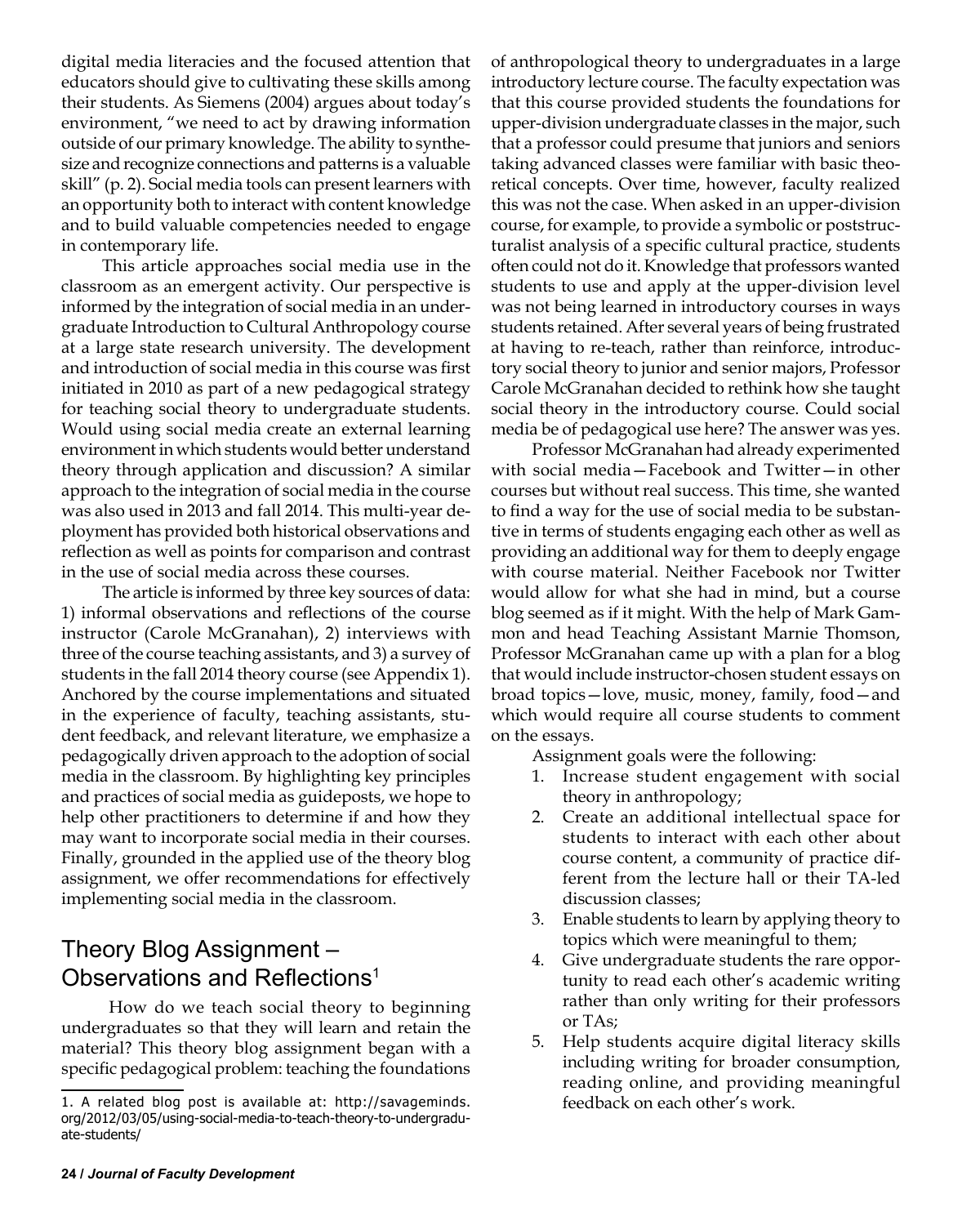The assignment was structured to meet these goals. All students in the 2010 course wrote two 500-word essays applying two different anthropological theories to a topic of their choice under the rubrics of food and love. Essay due dates were staggered over the semester, with some groups of students writing first about food, then love, or vice versa, and applying the theories they were learning at that particular moment in the course. Teaching assistants (TAs) graded the essays, and selected those to put up on a blog we created on Wordpress. Selected student authors gave permission for their essays to be published on the blog. Instructors posted each essay under gender-neutral pseudonyms, and students were required to submit six "substantive comments" on the blog (three on food essays, three on love essays). Their assignment sheet explained:

What do we mean by substantive blog comments? We are looking to create a truly dialogic space for exchange about anthropology. We ask you to engage with the posted essays—for example, offer your thoughts on the author's argument, raise questions, make connections to other course topics or cultural phenomenon, in general, participate in such a way that conversation is started, continued, or otherwise enabled.

All comments were moderated and not made public until a TA or the professor had read them. Students who did not want to comment under their real name did so using a pseudonym, which they privately shared with their TA to ensure they received credit for their comments. The essays and blog comments were worth 50% of their recitation grade, which made up 40% of their course grade. After TAs posted the essays to the blog site, the professor also announced this in lecture, sharing the topics of each essay, and thus putting the students' intellectual contributions into direct dialogue with course lectures.

In the assessment of Professor McGranahan, this pedagogical social media experiment worked beautifully. All of the assignment goals were met. On the public class blog, students had respectful, intellectual conversations not usually possible in a large lecture class. They read, responded to, and benefitted from each other's writings, rather than just writing for the instructor. Collectively, the students turned the blank blog into a space of intellectual exchange and growth. The TAs and professor decided not to participate in the blog so that it could truly be a student space for discussion.

Six "food" essays and ten "love" essays were posted on the blog. In one essay, a student analyzed the US locavore movement using structural-functionalism and cultural ecology. Another wrote about "bromance" from functionalist and Boasian perspectives. A third student critiqued Facebook profiles using symbolic and feminist anthropology. Following each essay were student comments, which were extensive, thoughtful, and productive. The format was a great success in terms of getting students to think *with* rather than *about* theory. Again and again, in their blog comments on the different essays, the students asked each other "what would a \_\_\_\_\_\_ anthropologist think about this?" and together to think through the different theoretical approaches to any given topic.

While the course was in session, students gave positive feedback on the blog, and in Professor McGranahan's estimation, their deeper understanding of theory was evident in their final exam essays as compared to prior semesters when she had taught this same course. Students from this first 2010 class implementation of the assignment who have since taken more advanced courses with Professor McGranahan were more comfortable with theory than had been students in prior years, clearly retaining knowledge from the earlier class, and thus further marking the pedagogical impact of the blog.

In 2013 and 2014, Professor McGranahan again taught this class and used the theory blog assignment. Each time it worked well. The only changes made were to the essay topics, rotating through them each year for variety:

- 2010: food, love
- 2013: body, family, money
- 2014: food, love, music

Beginning in 2013, students wrote three essays rather than two. The other change made was in 2014, when the TAs and professor decided to would allow the blog comments to be posted without requiring instructor approval, which was key in reducing some of the instructor labor that goes into this assignment. There had been no issues with inflammatory comments in the prior two courses, and there were no subsequent problems when comments were posted without moderation.

This assignment required significant coordination by the professor and teaching assistants. Over the three iterations of this assignment, the enrollment size of the course varied. There were 200 students and four graduate student teaching assistants in 2010; 125 students and three teaching assistants in 2013; and, eighty students and two teaching assistants in 2014. Teaching assistants read and graded all student essays, chose essays for the blog, coordinated with student authors for permission and any needed revisions, posted essays to the blog, and read and evaluated student comments on each essay.

In individual interviews with Mark Gammon, TAs reflected on assignment outcomes (see Appendix 1). Challenges for TAs included extra work in tracking the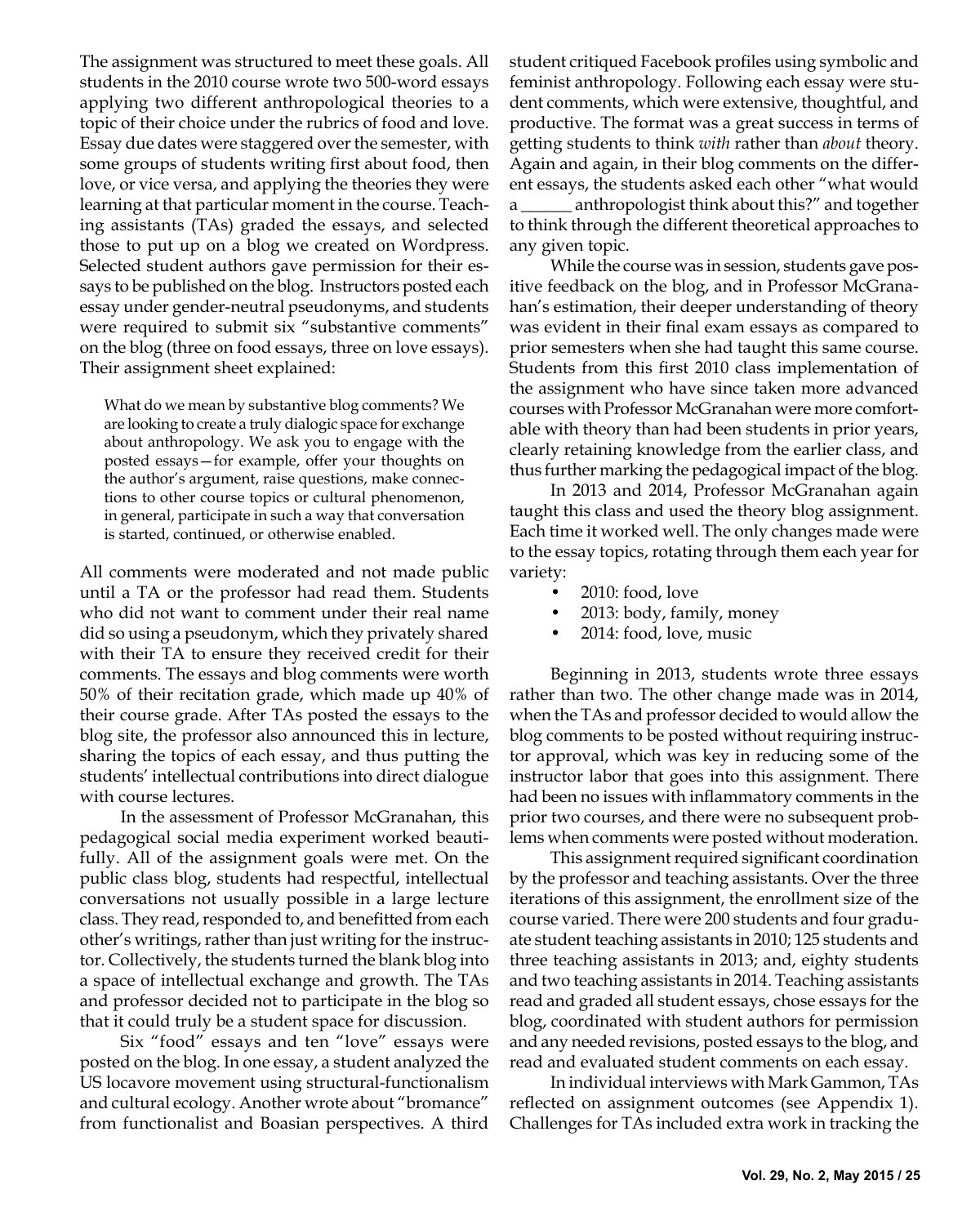comments on essays, especially if students commented at the last minute. Benefits from the assignment were numerous. Each TA believed the assignment helped students to learn course material. They noted that the format of the essays allowed students to apply theory to their own experiences, in a way that made theory not appear "scary." TAs indicated that writing on a topic of their choosing was for many students a fun and engaging way to think about anthropology, even if they had to specifically use two theories in a 500 word essay. In discussion classes, students talked about their essays and discussed the ones that had been posted, thereby engaging in a new form of collaborative learning both in and out of the classroom. Reading other students' work was new for almost all students, and TAs agreed that student writing improved as a result of reviewing other students' writings and thus having new models for their own writing.

It was clear to the TAs that the social media aspect of the assignment also mattered. One point of feedback TAs received from students was that having the blog online made the students think of the assignment as "more alive." This third space outside of lecture and discussion classes allowed students to engage their peers without necessarily knowing the correct answer per se, but instead enabling them to explore anthropological theory and ask questions together. While most students wrote the obligatory minimum of comments, there were also significant numbers each semester who wrote beyond what was required, and continued to follow the conversation as others made comments. TAs received very little negative feedback on the assignment. Some students struggled with the 500 word limit, some were not excited about commenting and tended to do their comments at the last minute; however, most students did not fit this pattern. Given that this course is for anthropology majors, the majority of students in the class have a personal as well as academic interest in the topic which we believe contributed to the genuine success of this assignment, rather than students' rote or obligatory participation in it.

Over the three years, fifty students have had their essays posted on the course blog. Only once did a student decline to have their essay posted. In the TAs' experiences, students whose essays were chosen tended to be especially engaged with the discussion, while other students were disappointed their essay was not selected. Reading other's essays helped students see how to improve their writing, sharpen their analyses, and deepen their thinking. Mostly, however, it made theory something these introductory-level students actively applied in their own writing and thought, rather than about which they just passively read.

#### Should I, could I, would I, use social media?

As faculty continue to increase their own use of social media, both personally and professionally, the potential for incorporating these tools into their instructional activities is also growing. Partly a function of becoming more familiar with the technologies themselves, this increasing interest also reflects a desire by some to make their teaching more contemporary along with an expanding recognition of social media affordances for teaching and learning (c.f. Joosten, 2012). For example some have noted that the use of social media can help to facilitate participation from those students who might otherwise remain silent (Rankin, n.d.). For others, social media are attractive due to their contrast with more centralized and administrative teaching technologies such as a campus LMS. When compared to social media, many LMS fall short in their ability to support interactions between individuals that lead to the exchange of ideas and the building of deeper insights that come from engaging with others in learning. The use of social media as sites for educational activities is also important as it provides an opportunity for instructors to engage with students about the learning context itself. In his work on Connectivism, Siemens (2004) suggests that this approach to learning "acknowledges the tectonic shifts in society where learning is no longer an internal, individualistic activity. How people work and function is altered when new tools are utilized" (p. 5). We recognize that education as more than just an exercise in the acquisition of knowledge, it is also about helping students to cultivate skills for thinking critically and for effectively engaging with the world around them. In this regard, educators continue to play a central role in preparing students to be successful in a highly collaborative and networked culture. And while students can often seem to display a near omniscience about these media, most need assistance from educators to develop critical media literacy skills (Gammon & White, 2011).

These contextual aspects of social media use in the theory blog assignment were highlighted by the instructor who underscored the goal of having students develop literacy skills including writing for broader audiences, online engagement, and providing feedback to peers on their work. Teaching assistants emphasized the importance of getting students to write differently, with a wider audience in mind, rather than just writing for the class instructor. TAs also affirmed the value of students learning how to respectfully engage online with peers about ideas and how this took the learning "beyond the classroom." Both the instructor and TAs noted that there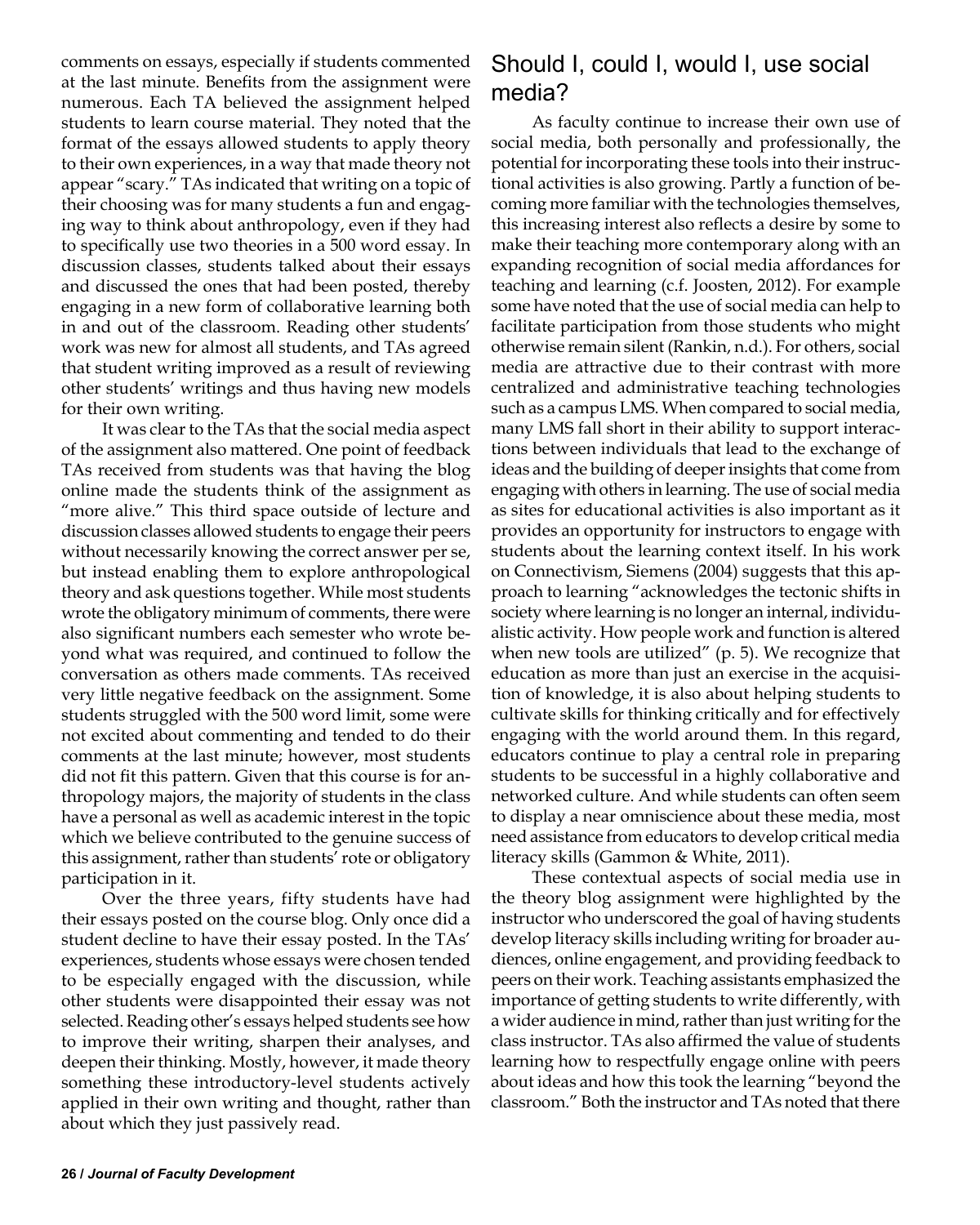was little to no issue with online misbehavior associated with the assignment.

When evaluating whether you may want to incorporate social media into your teaching, an important consideration is what students think about the use of social media in the classroom. As with most pedagogical practices, the answer to that question is varied and highly dependent upon how effectively the technology is integrated into the course. Based on broad US data about the topic, many students have mixed feelings about the use of social media as a learning tool. Recent data on students and technology suggests that only one in three indicated that they would like their instructors to use social media more (Dahlstrom & Bichsel, 2014). The researchers also note the 73% of students who indicated that they prefer to keep their academic and social lives separate as a key factor in the use of social media in the classroom. Recent institutional data from the university where the Introduction to Cultural Anthropology course is offered seems to mirror this national trend with only 17% of students agreeing with the statement that they would like social media to be used more in their classes, and 64% disagreeing. Interestingly, when asked if it is important for instructors to use new, cutting-edge technology, 66% of students agreed and only 7% disagreed. Further, 82% of students agreed that instructors should be skilled at using technology. At first glance it is easy to conclude from these data trends that many students don't want their instructors to use social media as a learning tool and that this may be due, in part, to the idea that they don't like mixing their personal/social and academic lives. However, students do express a strong desire that faculty use innovative technology and that they be well skilled in that use. Thus it may be that students' perceptions about social media use in their classes are more about the effectiveness of its implementation than the specific media itself. Further, concerns about maintaining separation between social and academic lives does not account for the myriad of pedagogical uses of social media that does not require such intermingling. And, perhaps more importantly, the perception and management of separate spheres of identity in social media is a fundamental challenge confronting its users. Rather than a reason not to use social media in the classroom, this concern might instead be seen as a significant opportunity for engaging with students about their strategies for being digital citizens.

In contrast to the broader data, student perceptions about the theory blog assignment were very positive overall. When rating the assignment for helping them learn the course material, 100% of students responded positively with most, 84%, describing it as either helpful or very helpful and 12% rating it as "instrumental."

When asked to describe their overall experience with the theory blog assignment, 80% responded with very positive or positive and the remaining 20% were neutral. When asked if they like using social media for educational purposes in a class, responses were mostly positive with 64% saying yes and another 24% undecided. Asked if they would recommend that more instructors use social media in their teaching, 60% responded yes with 28% undecided. Not unsurprisingly, open-ended responses in questions about social media use for education highlighted the importance of context, effective application, and a desire that more use might improve the "overall use of social media in education." This positive feedback about the theory blog assignment and broader perceptions about social media use lend credence to the idea that successful implementation is less about the technology itself than how effectively it is incorporated in the course.

What does this research and feedback mean for educators who are interested in using social media in their teaching? Who should use social media and how might they effectively implement these tools into their teaching?

#### Effective Practices and Recommendations

As we've discussed and has been supported by student feedback, successful adoption of social media in the classroom is never a certainty. While it may be appealing to think that social media will be readily accepted by students who are already heavy users of these media, the reality is often quite different. In fact, because students are already widely using social media and find themselves culturally associated with these tools (c.f. Barnes & Lescault, 2013; "Millennials: Technology = Social Connection," 2014), getting them to think critically about their educational use can be particularly challenging. Concerns about keeping social and academic lives separate can also be a barrier to the use of these tools for learning. Additionally, students' seeming knowledge and comfort with social media can make it more than a little intimidating for instructors who may not feel the same sense of ease with these technologies.

Based on our experiences with social media, we suggest the following recommendations to help increase your likelihood of success with these tools in your teaching. Integrating technology into teaching should always be about more than just adding tools, but rather is a deliberate outcome of an intentional pedagogical practice, which benefits from the application of technology. This is not to say that the technology is arbitrary or unimportant; in fact, a focus on the technology is key to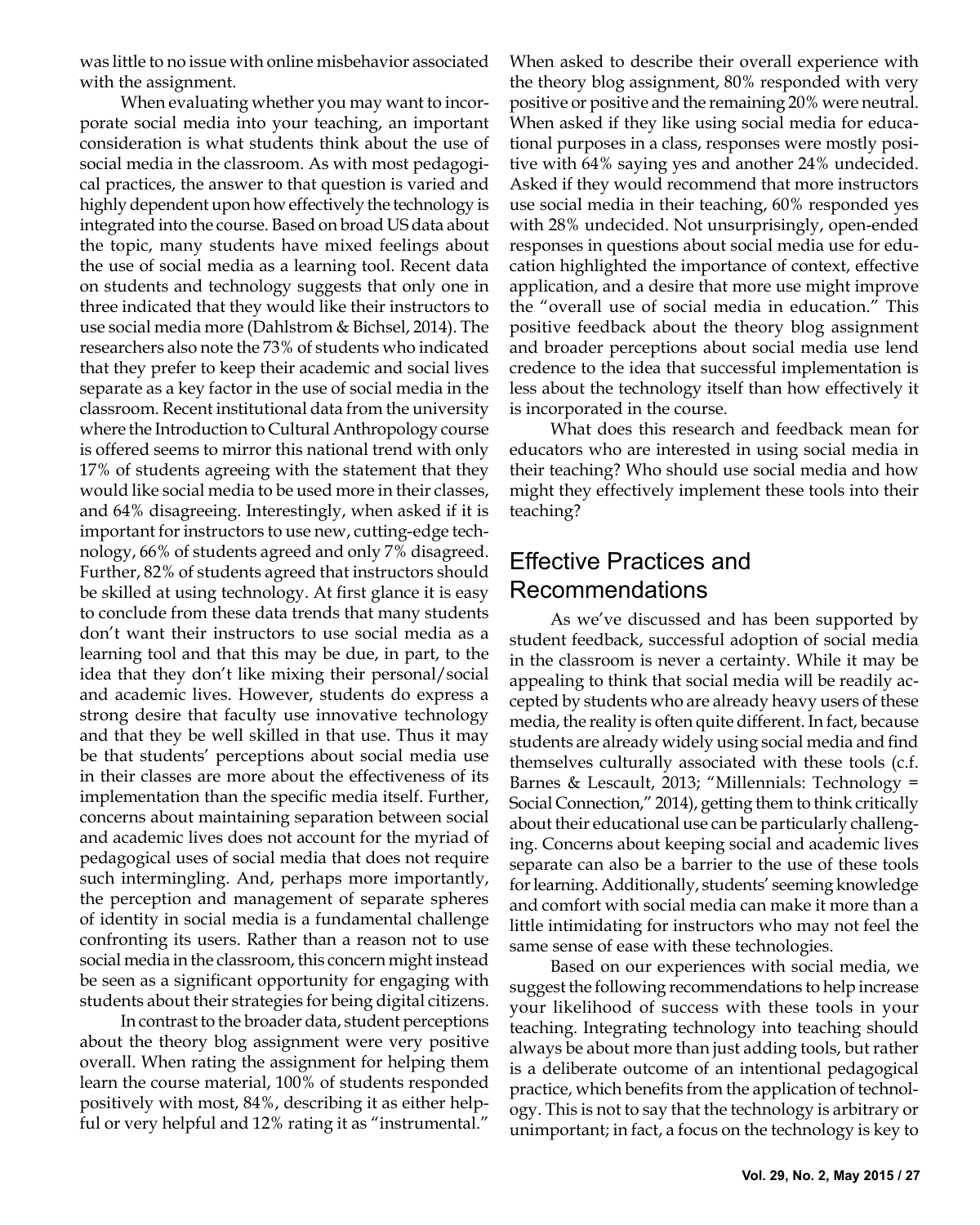making effective choices that will directly influence the success of the implementation.

Start with clarifying your pedagogical goals and what you are trying to accomplish in your teaching and students' learning. How might the use of social media help you and your students to achieve this goal (by the way, you may determine that social media is not the right tool)? Having clear objectives is particularly important in the use of social media because most social media have not been designed as explicitly educational tools. As such, the use of these media for learning requires an intentional approach that is grounded in learning goals and which provides clear direction to students in order to avoid frustration.

As you further develop your pedagogical goals and their relationship to social media, it is crucial to recognize the context of these media in both broad and specific instances. In general, social media are more open than closed with regard to their relationship with information. This attribute is a key contrast to educational tools such as an LMS which has design affordances related to it's use for classroom management, including the administration of student information and privacy. This open-closed dichotomy is one of the defining principles of social media and the use of these tools for education should be cognizant of the associated benefits, constraints, and any potential policy issues (c.f. Drake, 2014). Many institutions have adopted social media guidelines, which can provide further direction about their use for instructors. In addition to the broader context of social media, it is also important to understand and evaluate specific variations among these tools and their impact on your intended use. For example, Twitter, a well-known micro-blogging tool, has seen increasing adoption by educators (see Rankin, n.d.) in their teaching. Among Twitter's primary characteristics are its openness, interactivity, real-time flow of information, brevity (140 character limit), and the use of hashtags for contextual cues. Depending on the purpose and intended goals of its use, these characteristics may be seen as both affordances and constraints. If you're looking for a tool to encourage students to publicly engage and share information on a timely topic such as the Scottish independence referendum of 2014, Twitter is likely a good fit. If, however, you want students to cultivate their long-form writing skills through peer feedback, Twitter's character limits and publicness are not well suited to this effort. Clarifying your pedagogical purpose in conjunction with an evaluation of the affordances and constraints of social media, and its various formations, is fundamental to its successful use in the classroom.

A vital component of both evaluating and effectively implementing a technology like social media in your teaching is to actually use the tool yourself. There really is no substitute for hands-on experience as a way to learn about the substantive features and application of a social media platform in your classroom. This is particularly important if you have little or no background with a tool and how it fits into the ever-changing social media landscape (Solis & JESS3, 2013). Give yourself some lead time before deciding to adopt a social media tool, sign up for an account, get comfortable and start exploring how the tool works, and specifically how it might fit with your intended pedagogical purpose. If you feel confused and uncertain about the technology and its application to your pedagogical practice, your students are likely to feel the same way. Although you don't have to become an expert in Google+, Twitter, or whatever tool you choose, you should be actively using the technology so that you can make informed choices about social media and its contribution to your classroom. This discovery effort will also inform you about the potential need for support. Will you need to engage with your campus IT services or academic technologists as part of your implementation? Do you have teaching assistants that will be expected to help with the implementation? What is their knowledge about social media and what training might they need in order to support students?

In addition to building in time for your own training with the social media tool, we recommend that you consider doing the same for your students. While it's easy to assume that students are already using social media and that they just "get it," this is often a fallacy (Gammon & White, 2011). Further, even if students may have substantial experience using social media in their personal lives, it is critical to talk with them about its intended use in the class, which may be quite different than their everyday practices. Explicitly engaging with your students about both the pedagogical and technical aspects of social media in your class will help establish its purpose and give them a grounding in its use as a learning tool.

Finally, we strongly recommend talking through your ideas with others. Incorporating a new tool into your teaching is a great opportunity to reach out to other teachers, graduate students, and staff to talk about your ideas for innovative pedagogical practices. Colleagues can be a great resource for testing ideas about social media and how to be effective in your use of these tools. In addition, you may discover colleagues who are also thinking about using social media in their own classes and who are eager to talk about their ideas and learn along with you. A campus teaching and learning center and/or academic technologists at your institution can provide useful information not only about social media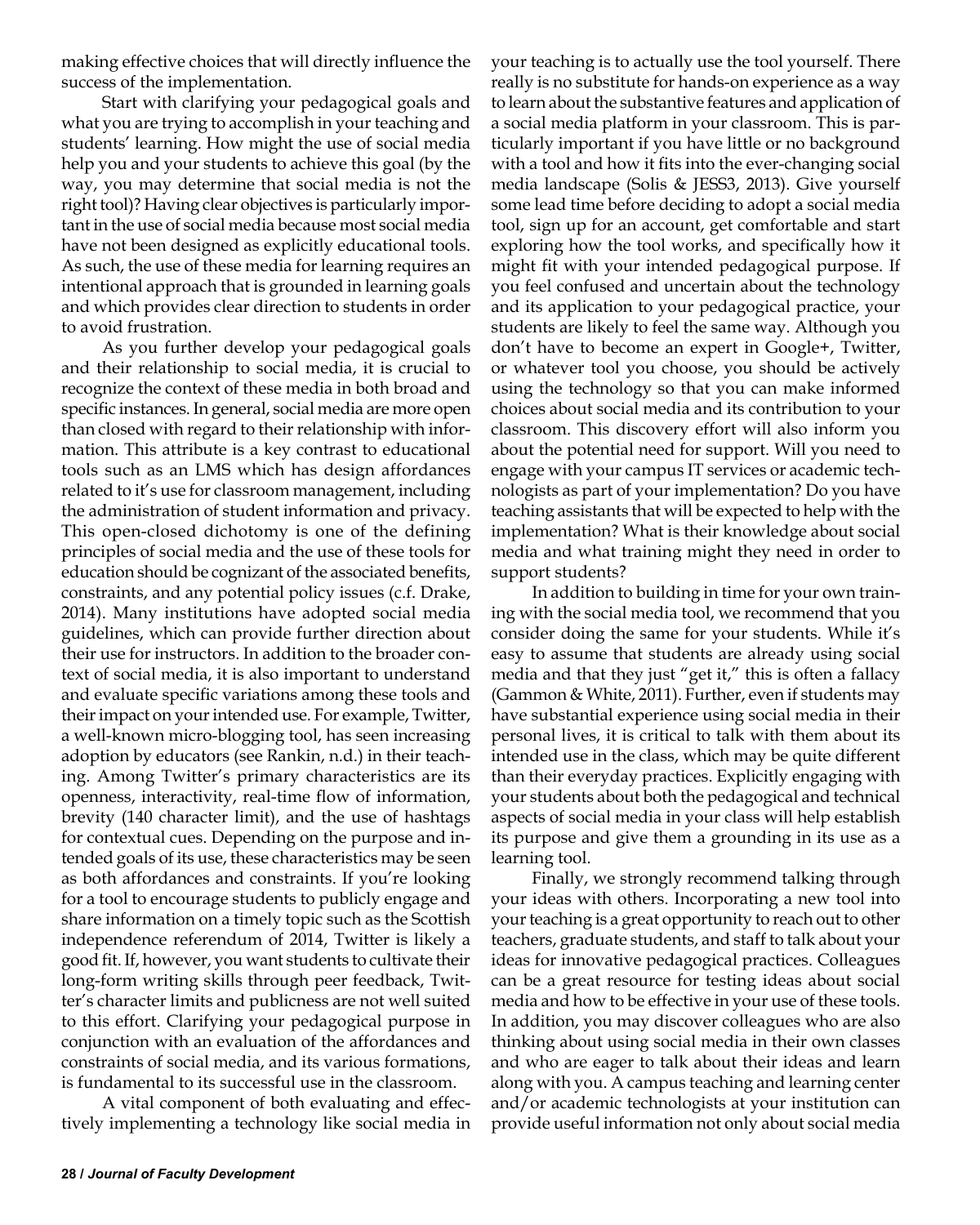and pedagogy, but also about the integration of these media tools with other campus technologies.

#### **Conclusion**

Social media use in the classroom continues to evolve as these tools become more deeply integrated into our personal and professional lives. Further, the dynamic nature of these media means that their use for all types of activity, personal, professional, and academic is constantly fluctuating. We see social media as a landscape full of both significant opportunities and considerable challenges. Despite the challenges and seeming resistance from some students to having social media used in their classes, the benefits of a meaningful application of these tools to learning can be profound. From increased interaction with peers, the development of a student-centered intellectual space, application of course content to their own lives, and the development of digital literacy skills, integrating social media into the classroom can be a powerful pedagogical strategy. However, as we have indicated in our discussion, instructional innovation with technology is about more than just adding tools, but rather is the outcome of considered pedagogical practice matched with a meaningful integration of technology.

In this article we have tried to combat the relative lack of applied case studies about the use of social media as a learning tool by highlighting a successful use of blogging for teaching social theory in an undergraduate course. Informed by this example and other experiences in the educational uses of social media, we identify key principles of social media including openness, connectedness, personalization, and interactivity as important considerations for determining if and how social media may be pedagogically beneficial. Finally, we have offered a number of recommendations designed to help practitioners be intentional about their approach to using social media in the classroom.

#### References

- Barnes, N. G., & Lescault, A. M. (2013). *Millennials drive social commerce: Turning their likes, follows or pins into a sale*. Retrieved from University of Massachusetts Dartmouth Center for Marketing Research website: http://www.umassd.edu/cmr/socialmediaresearch/socialcommerce/
- boyd, d., & Ellison, N. B. (2007). Social network sites: Definition history and scholarship. *Journal of Computer-mediated Communication*, *13*(1), 210-230.
- Brady, K. P., Holcomb, L. B., & Smith, B. V. (2010). The use of alternative social networking sites in higher educational settings: A case study of the e-learning benefits of ning in education. *Journal of Interactive Online Learning*, *9*(2), 151-170. Retrieved from http:// www.ncolr.org/jiol/issues/pdf/9.2.4.pdf
- Dahlstrom, E., & Bichsel, J. (2014). *ECAR study of undergraduate students and information technology, 2014*. Retrieved from ECAR website: [http://net.educause.edu/ir/library/pdf/ss14/ERS1406.](http://net.educause.edu/ir/library/pdf/ss14/ERS1406.pdf) [pdf](http://net.educause.edu/ir/library/pdf/ss14/ERS1406.pdf)
- Drake, P. D. (2014). Is your use of social media FERPA compliant? *Educause Review*, *49*(6). Retrieved from http://www.educause. edu/ero/article/your-use-social-media-ferpa-compliant
- Gammon, M. A., & White, J. (2011). (Social) media literacy: Challenges and opportunities for higher education. In C. Wankel (Ed.), *Educating Educators with Social Media* (p. 329-346). Bingley, U.K.: Emerald Publishing.
- Ito, M. (2008). *Living and learning with new media: summary of findings from the Digital Youth Project (white paper)*. Retrieved from http:// digitalyouth.ischool.berkeley.edu/report
- Jenkins, H. (2006). *Confronting the challenges of participatory culture: Media education for the 21st century*. Retrieved from [http://](http://newmedialiteracies.org/) [newmedialiteracies.org/](http://newmedialiteracies.org/)
- Joosten, T. (2012). *Social media for educators: Strategies and best practices*. San Francisco: Jossey-Bass.
- Pew Research Center. (2014, January). Social networking fact sheet. Retrieved January 7, 2015, from [http://www.pewinternet.org/](http://www.pewinternet.org/fact-sheets/social-networking-fact-sheet/) [fact-sheets/social-networking-fact-sheet/](http://www.pewinternet.org/fact-sheets/social-networking-fact-sheet/)
- Millennials: Technology = Social Connection. (2014, February 26). Retrieved from http://www.nielsen.com/us/en/insights/ news/2014/millennials-technology-social-connection.html
- Mioduser, D., Nachmias, R., & Forkosh-Baruch, A. (2008). New literacies for the knowledge society, In Voogt, J. & Knezek, G. (Eds.), *International Handbook of Information Technology in Primary and Secondary Education* (23-42). Berlin; Heidelberg; New York: Springer
- Morgan, G. (2003). *Faculty use of course management systems*. Retrieved from Educause Center for Applied Research website: http:// net.educause.edu/ir/library/pdf/ers0302/rs/ers0302w.pdf
- Mott, J. (2010). Envisioning the post-LMS era: The open learning network. *Educause Review*, *33*(1). Retrieved from [http://www.](http://www.educause.edu/ero/archive/eq) [educause.edu/ero/archive/eq](http://www.educause.edu/ero/archive/eq)
- Rankin, M. (n.d.). The Twitter experiment at UT Dallas. Retrieved from http://www.utdallas.edu/~mrankin/usweb/twitterconclusions.htm
- Rheingold, H. (2011, February 13). *Network Literacy Part One* [Video file]. Retrieved from https://www.youtube.com/ watch?v=g6UKWozzVRM
- Seaman, J., & Tinti-Kane, H. (2013). *Social media for teaching and learning*. Retrieved from Pearson Learning Solutions and Babson Survey Research Group website: http://www.pearsonlearningsolutions.com/assets/downloads/reports/social-mediafor-teaching-and-learning-2013-report.pdf#view=FitH,0
- Siemens, G. (2004). *Connectivism: A learning theory for the digital age*. Retrieved from elearnspace website: www.elearnspace.org/ Articles/connectivism.htm
- Smith, A., Rainie, L., & Zickuhr, K. (2011, July 19). College students and technology. Retrieved from http://www.pewinternet. org/2011/07/19/college-students-and-technology/
- Solis, B., & JESS3. (2013). The conversation prism. Retrieved from https://conversationprism.com/
- Tinti-Kane, H. (2013, April 1). Overcoming hurdles to social media in education. Retrieved from [http://www.educause.edu/ero/](http://www.educause.edu/ero/article/overcoming-hurdles-social-media-education) [article/overcoming-hurdles-social-media-education](http://www.educause.edu/ero/article/overcoming-hurdles-social-media-education)
- Veletsianos, G., Kimmons, R., & French, K. (2013). Instructor experiences with a social networking site in a higher education setting: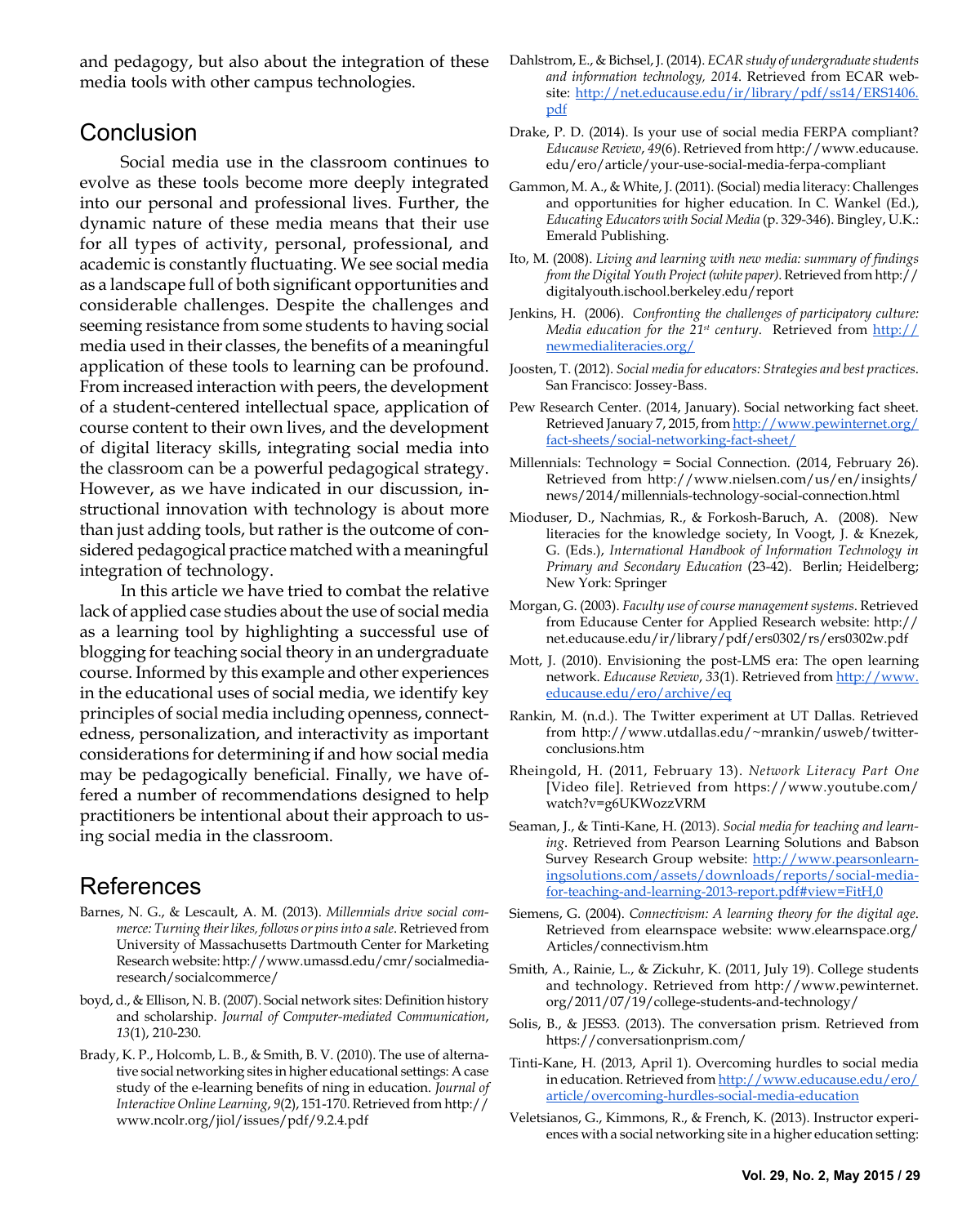expectations, frustrations, appropriation, and compartmentalization. *Educational Technology Research and Development*, *61*(2), 255-278. Retrieved from dx.doi.org/10.1007/s11423-012-9284-z

- Veletsianos, G., & Navarrete, C. (2012). Online social networks as formal learning environments: Learner experiences and activities. *e International Review Of Research In Open And Distance Learning*, *13*(1), 144-166. Retrieved from http://www.irrodl.org/index. php/irrodl/article/view/1078/2077
- Webb, E. (2009). Engaging students with engaging tools. *Educause Review*, *32*(4), 1-7. Retrieved from http://www.educause.edu/ ero/archive/eq

**Mark Gammon**, Ph.D., is a sociologist, researcher, and educator who is interested in the intersection of people

and technology. Mark is an Academic Technology Consultant with the Academic Technology Design Team at the University of Colorado-Boulder where he works on strategic projects related to teaching and learning.

**Carole McGranahan**, Ph.D., is an anthropologist, historian, and specialist in Tibet and the Himalayas. Carole is Associate Professor of Anthropology at the University of Colorado where she is constantly tinkering with her course syllabi and teaching strategies.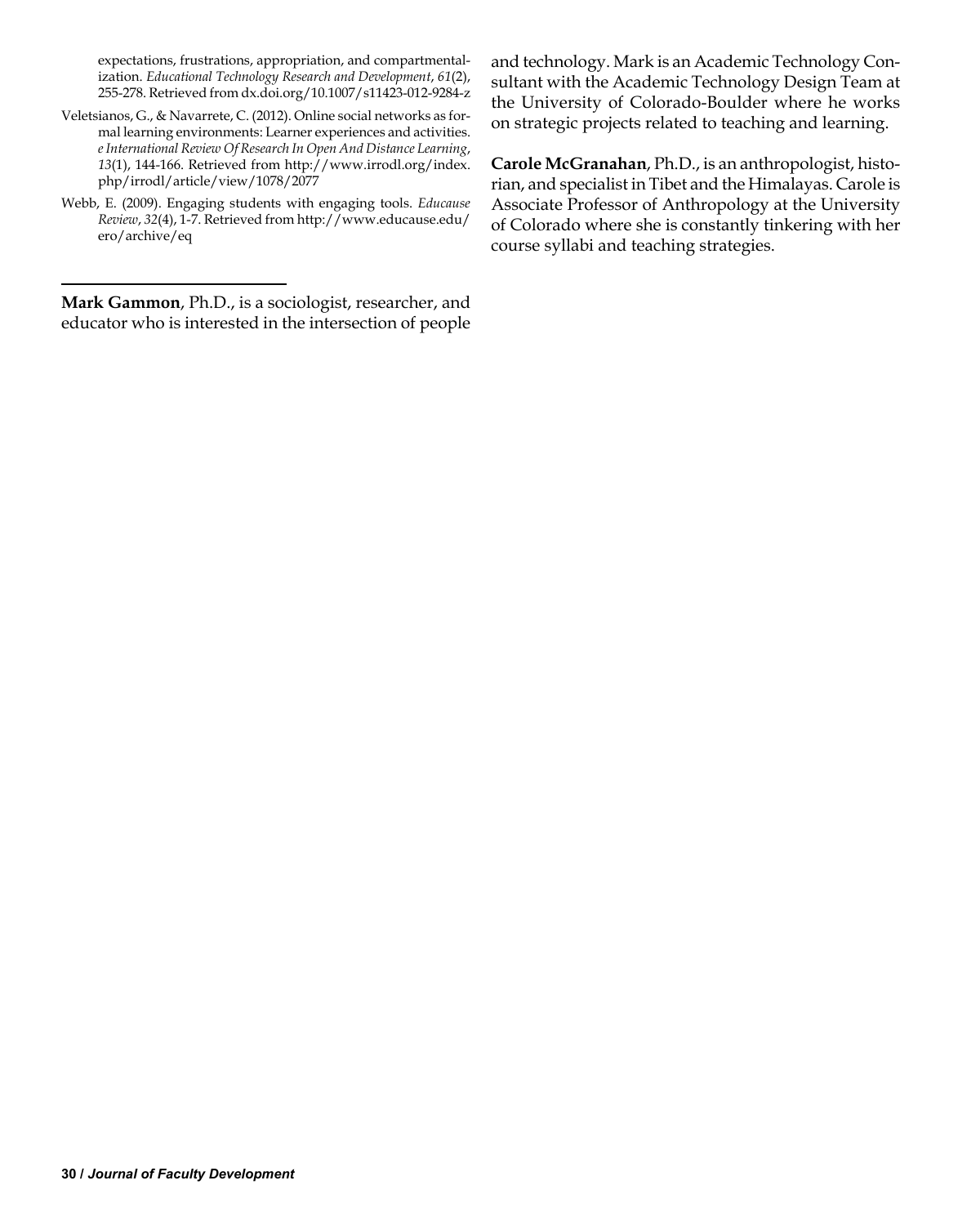# Appendix 1

Three teaching assistants participated in oneon-one interviews with one of the researchers (Mark Gammon). The TAs who participated in interviews represented each of the three years the assignment was used. All TAs were asked the same set of seven openended questions about their perspectives on the theory blog assignment. Teaching assistant interviews were analyzed by the researchers for common themes.

Student data was collected during fall 2014. All students in the course were invited to participate in a survey about their experience with the theory blog assignment. From a total of 80 students in the course, we received 28 survey responses of which 25 were valid. Students were informed of the survey during class and a follow up email with the survey link was sent along with one reminder email.

### Teaching assistant interview questions

How would you describe your role with the theory blog assignment?

What was the biggest challenge with this assignment for the course?

What was the biggest benefit with this assignment for the course?

What kind of feedback did you hear from students about the assignment?

Do you think that the theory blog assignment helped students learn theory?

What would you change about the assignment in the future?

What else would you like to share about your experience with the theory blog assignment?

#### Student survey questions

*Demographic* What is your current major? Anthropology Undecided Other (Please specify) \_\_\_\_\_\_\_\_\_\_\_\_\_\_\_\_\_\_\_\_

What year are you at the university? First-year Sophomore Junior Senior Auditor Other (Please specify) \_\_\_\_\_\_\_\_\_\_\_\_\_\_\_\_\_\_\_\_ What is your gender? Female Male Transgender Other (Please specify)  $\_\_$ 

#### *Social Media Use*

How would you describe your use of social media such as Facebook, Instagram, Pinterest, Blogs, and Twitter?

> Don't use at all Light User Moderate User Active User Very Active User

Which social media do you use? (Mark all that apply)

| Blogging               |
|------------------------|
| Facebook               |
| Google+                |
| Instagram              |
| LinkedIn               |
| Pinterest              |
| Snapchat               |
| Twitter                |
| Other (Please specify) |

Do you actively seek out anthropology-related news and information using social media?

> Not at all Rarely **Occasionally Often** All the time

Have you used social media for academic purposes in any previous courses?

 Yes No Other (Please specify) \_\_\_\_\_\_\_\_\_\_\_\_\_\_\_\_\_\_\_\_

*Course and Assignment*

Did you have an essay selected to be posted on the course theory blog?

Yes

 No Other (Please specify)  $\_\_$